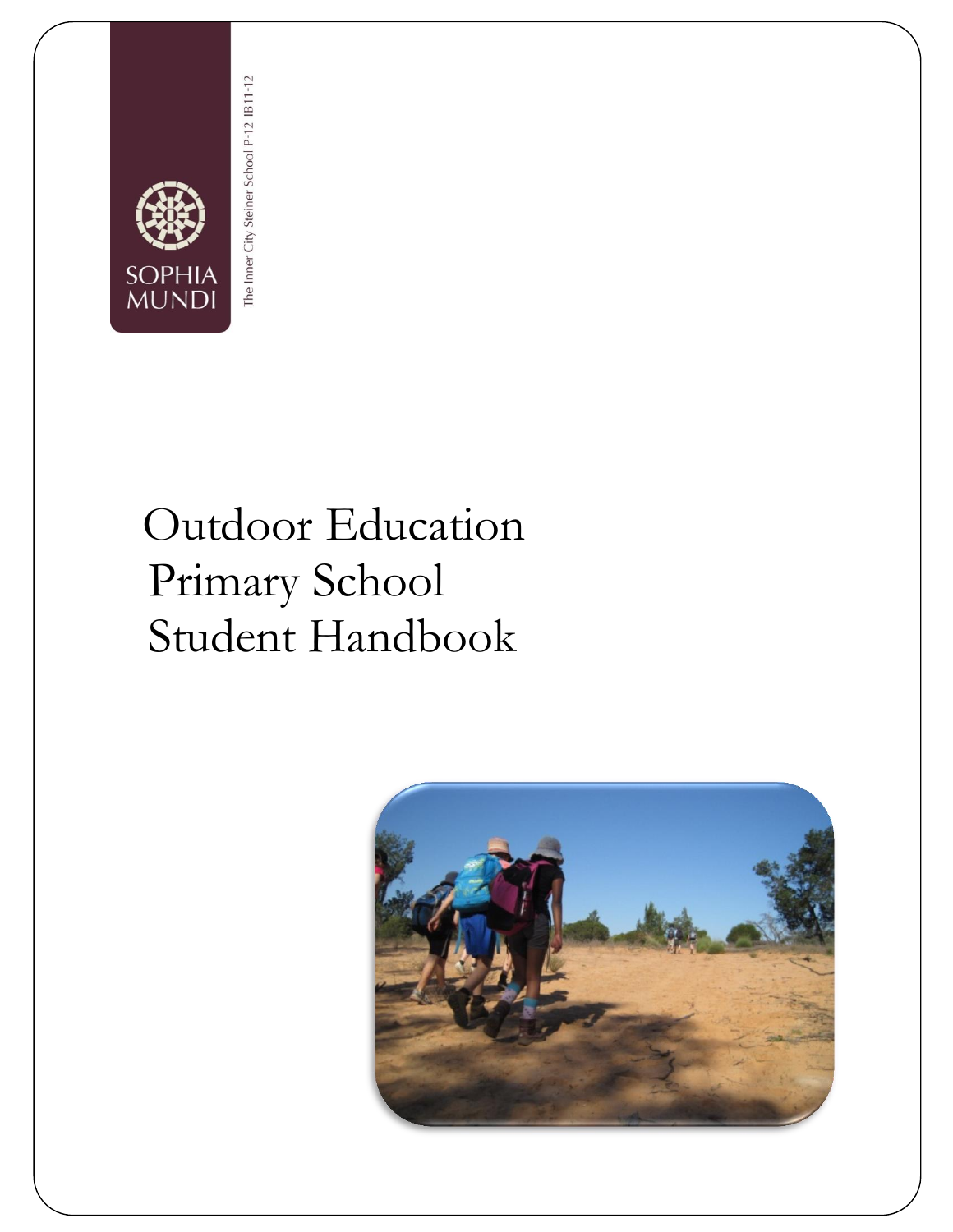# **Contents**

- **1. Rationale**
- **2. Overview**
- **3. Classes & Destinations**
- **4. Description of Camps**
- **5. Equipment Suggestions**
- **6. Other Information**

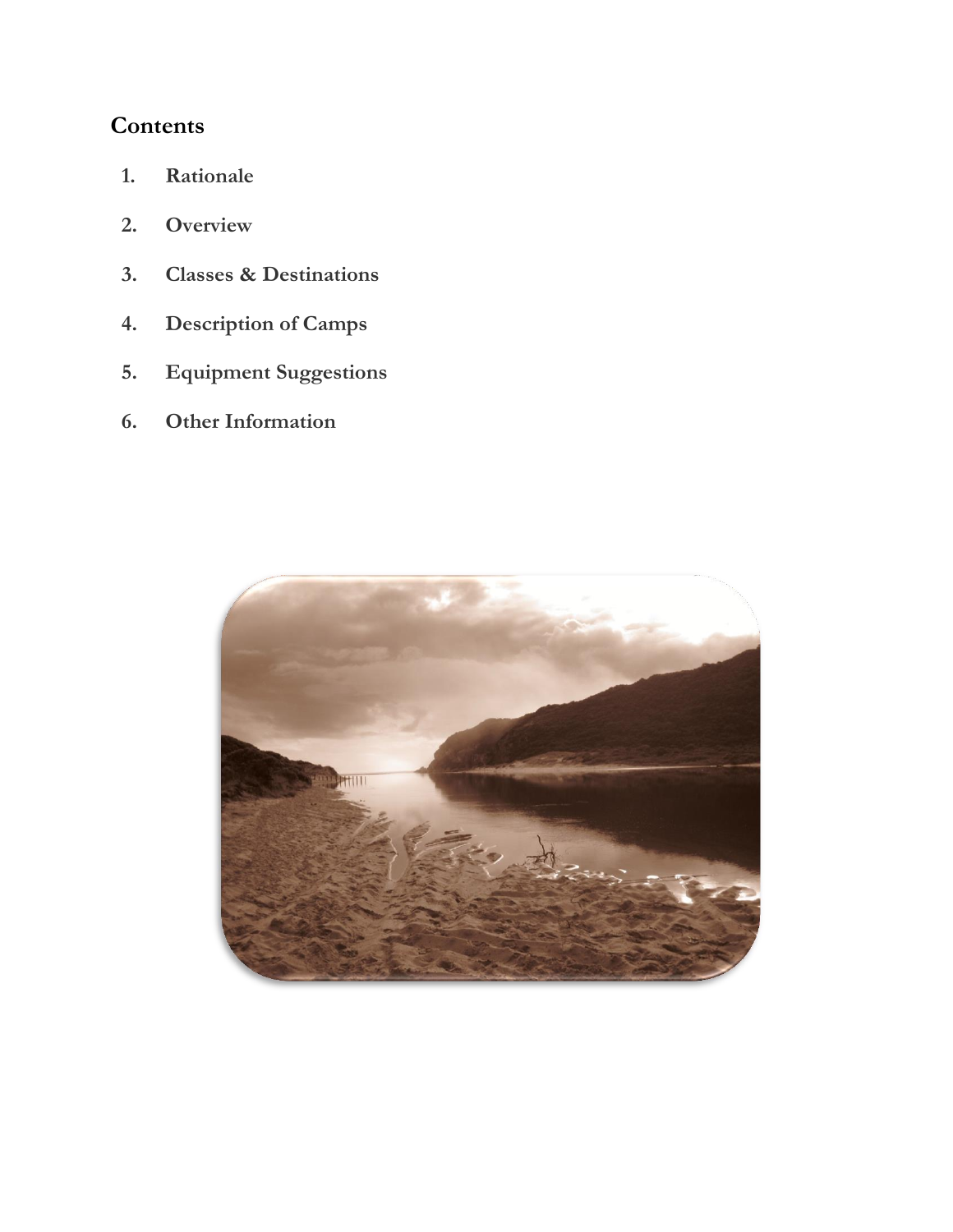# **1. Rationale**

In order to understand the Outdoor Education Program at Sophia Mundi it is necessary to go beyond the sense of terms like 'camping' and 'bushwalking'. The staff who have designed the programme and crafted it in details of curriculum have a far more profound view of what is done and how this can be developed and adapted to meet the needs of young people and the world they live in.

Our school is located in the inner city suburbs surrounded by factories, warehouses, breweries, single-fronted terraced houses, busy highways, train lines, and shops. Each day the students who arrive at school have experienced something of this complex business – even if through the window of a car. It is around us, our city. We take it for granted.

While it is important to both celebrate and enjoy the city, so much of life today is tempered by technology. Each year always brings a new invention: mobile phones, MP3 players, DVD's, and the children take them in their stride; the progressive world of technological advancement.

But what pedagogical questions emerge from this contemporary situation?

- How can young people live with nature?
- $\blacklozenge$  How do they see / regard / experience the natural world?
- How dependent have they become on conventional technology?
- What does that mean for their future; how they make decisions?
- What can we bring them, as educators, to
	- **show** them what there is to see
	- to *help* them experience truly and fully all aspects of life, and to
	- become competent and capable at finding and providing what they need.

The Outdoor Education Program works on the principle that students will be making decisions for

the future. If they don't have a connection to the bush and a sense of place, then it won't be cared

for.

"mindscape shapes landscape"

By carrying their home on their back making their way individually and collectively…

"landscape shapes mindscape"

Self-responsibility, relying on yourself, builds self esteem. It helps the students define **needs** from **wants** … and so to connect fully with each and every day, and with different places on the earth to give students a sense of Australia.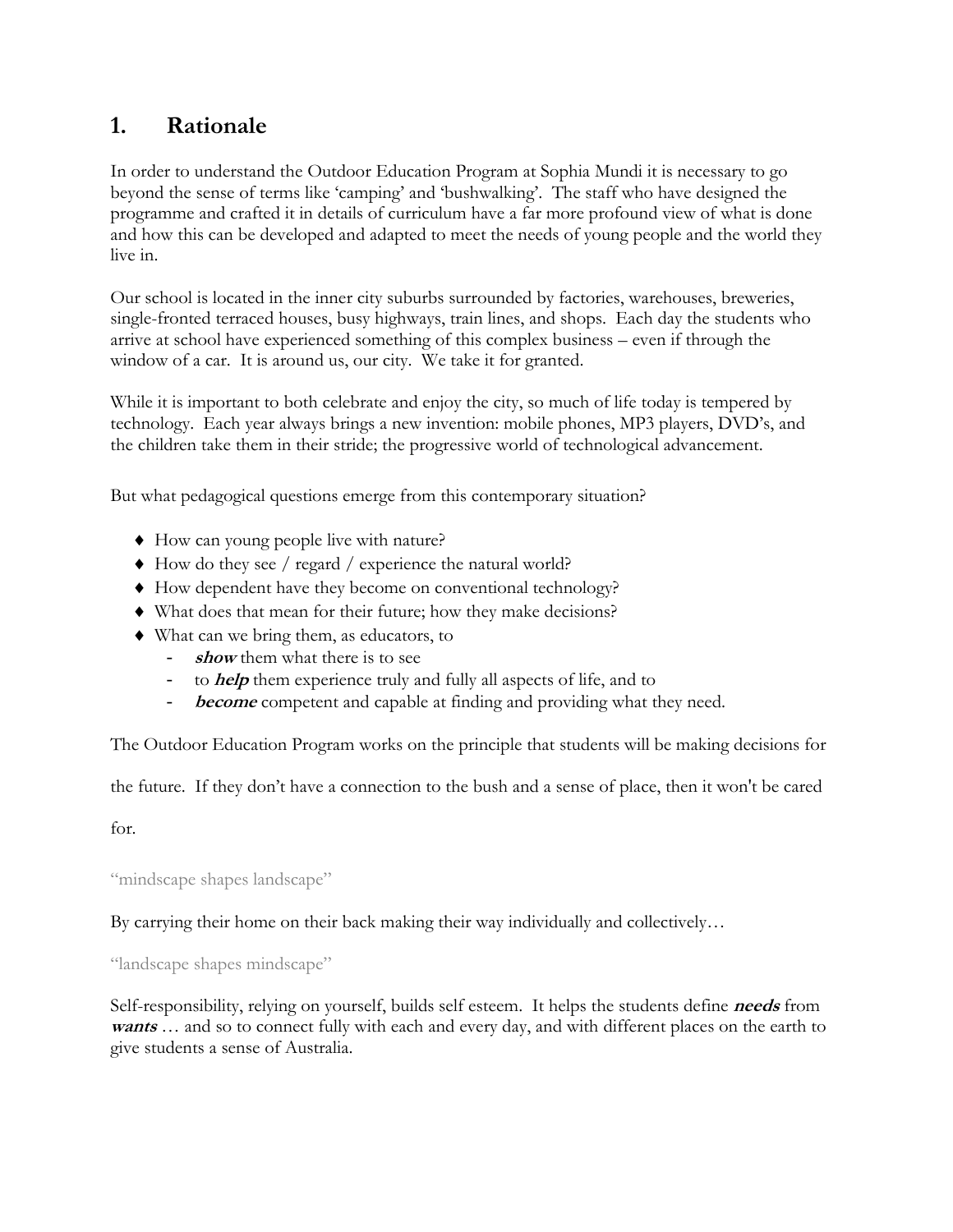# **2. Overview**

The camps for the junior School Period cover

- A wide range of locations: coastal environments, bushland, box-ironbark forests, granite landscapes, rivers, lakes, seas.
- A range of activities: day walks, swimming in the ocean, horse riding, canoeing, bike riding, visiting caves, skiing.
- A range of seasons and of duration.

All form part of the fabric for the year relating to curriculum – lessons like Geomorphology and general geographic, geological, astronomical, botanical knowledge.

One of the National Goals for Schooling in Australia is that school-leavers should:

"have an understanding of, and concern for, stewardship of the natural environment, and the knowledge and skills to contribute to ecologically sustainable development."

This goal is fundamental to what we try to cover with this programme.

The Outdoor Education programme has been designed to sequentially offer the students a steadily progressive and curriculum based challenge. Each camp draws on the learning from the previous trip, enabling the children to achieve extraordinary levels of life skills, knowledge and wisdom.



**Barmah Lakes- Murray River Conversation**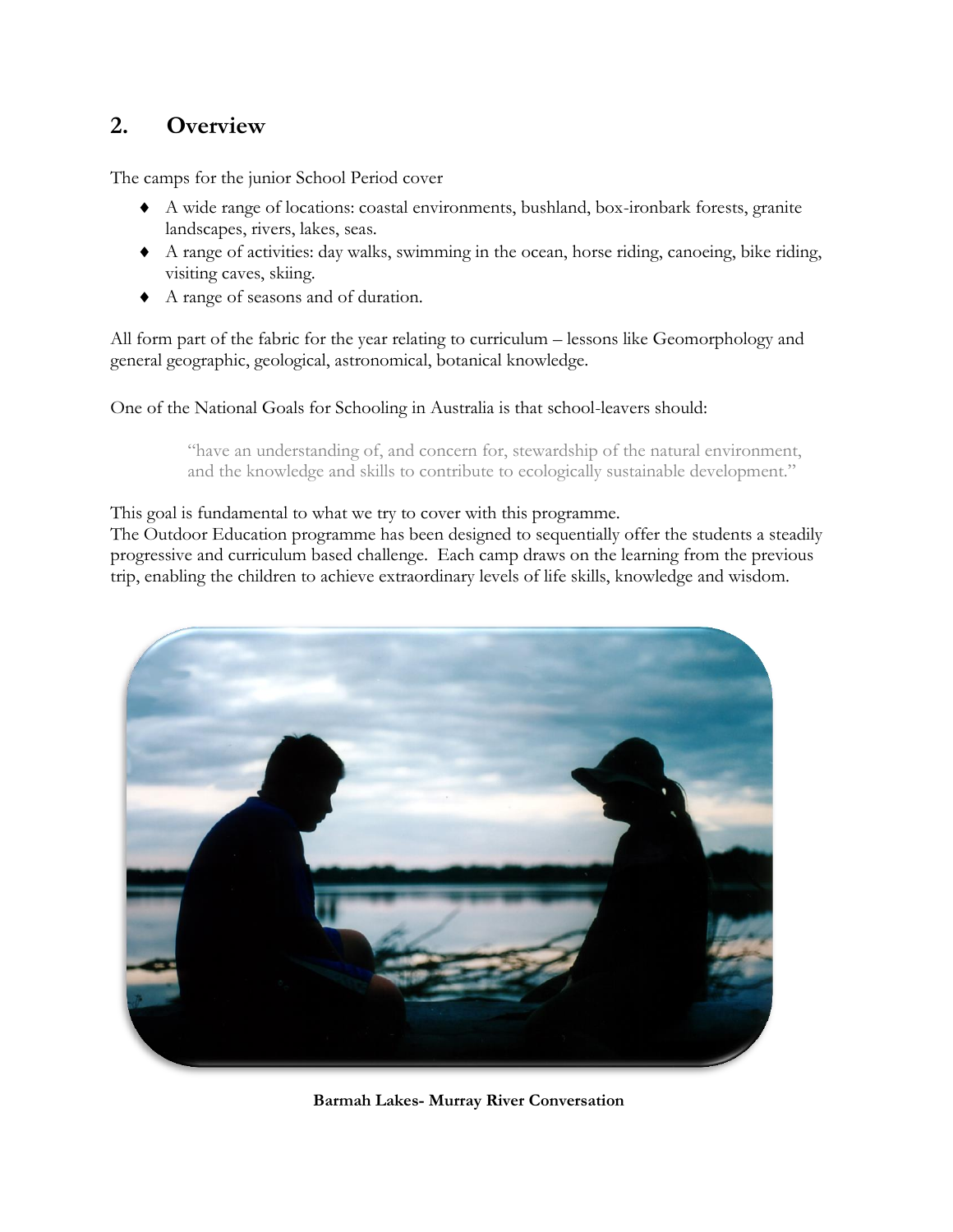# **3. Classes and Destinations**

| Class 3 | Practise afternoon<br>Balnarring       | 2 afternoons<br>3 days |
|---------|----------------------------------------|------------------------|
| Class 4 | Walkerville<br>Upper Yarra Reservoir   | 4 days<br>4 days       |
| Class 5 | Melville Caves<br>Grampians            | 5 days<br>5 days       |
| Class 6 | Astronomy / Otways<br>Central Victoria | 5 days<br>5 days       |

# **4. Camp descriptions**

#### **Class 3 – Curriculum Overview**

The Class 3 children are often both new to camping and may have not been away from home and parents overnight before. The aim of Outdoor Education during this year level is to offer the children a positive experience of the Australian bush and to teach them some essential outdoor skills for future camps.

#### **Developmental Stage**

The transition from play to work is undertaken. The child's growth accelerates. The age of dream is passing.

#### **Practise afternoons**

These afternoons generally occur a few weeks before the first camp and is designed as a steppingstone in preparation for the camp. During the afternoons the children learn many of the routines and practices of the outdoor education camps, ensuring their first actual camp is a little less daunting. The Children will learn how to erect their tents, help with the cooking and preparation and have time to get to know the outdoor education staff. The first afternoon will conclude with a talk with parents to give information about the program, including gear and what is expected of parents if they volunteer to come on camp.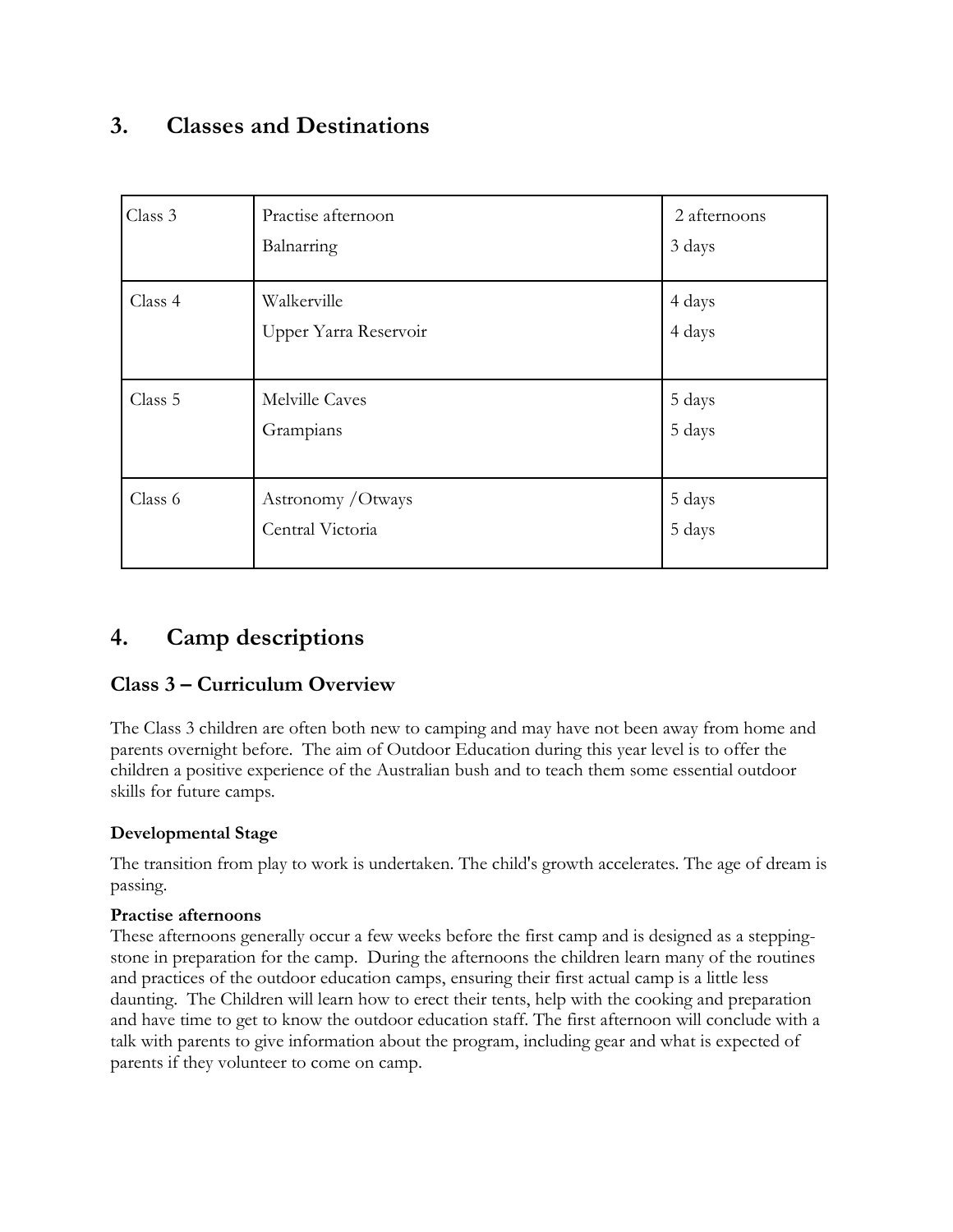#### **Balnarring Beach**

Located only about 1 hour away from the school this location is ideal for the Children's first camp away from the familiarity of home and classroom. It is a very welcoming campsite with close proximity to the beach and the local creek. Dolphins, koalas and training racehorses are common, and the Children may find themselves exploring rock shelves at low tide, swimming, walking and playing around the campsite. They will learn basic camping skills and begin to learn the daily rhythm of the school's Outdoor Education Programme.

#### **Curriculum**

Place responsiveness. How can these Children respond, interact and experience Balnarring Beach? This notion of place responsiveness is the core principle of the Outdoor Education Programme and is covered in depth in the Rationale. As extensive as VELS is as a curriculum framework, it fails to fully comprehend the understanding and description of how we would like Children to meet and respond to the places and the world with emotional engagement. While there is a VELS and a Skills Development element below, they cover only the secondary goals of the Programme.

#### **Class 4 – Curriculum Overview**

The children take a further step in the Outdoor Education journey and spend two camps in the Australian bush during the year. Both camps are four days in length and this extended time encourages the children to open themselves more fully to places.

#### **Developmental Stage**

Transition: the child becomes more inward and independent. The heartbeat slows to a 4:1 ratio with the breathing, which is the same as an adult.

#### **Walkerville**

Walkerville offers both coast and forest for exploration and has a deep sense of wildness mixed with comfortable camping facilities. It is a beautiful and varied stretch of coast that includes basalt reef platforms, limestone heritage, rainforests and the vast, white expanse of Waratah Beach. The Foreshore Reserve accommodates a simple way of being in beautiful places so that the landscape speaks for itself. Much of the Children's time is absorbed in experiencing the change to the beach front as the tide hides and reveals the maze of basalt reefs, home to many wondrous sea creatures and plants, or suddenly having access to small limestone islands just off the coast. It is a contained and gentle place for children to look a little further out into the world.

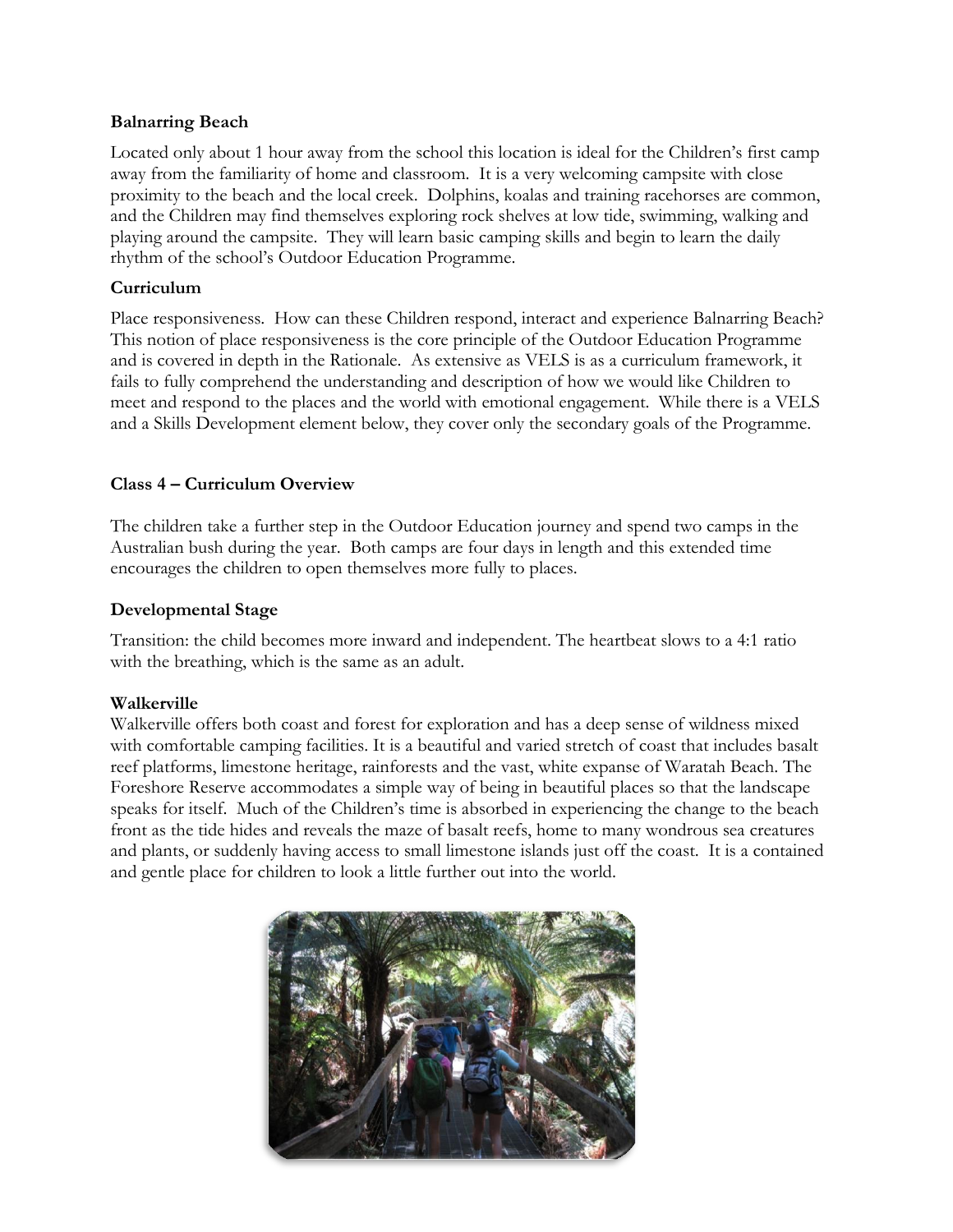#### **Upper Yarra**

During Class 4 the children study the Yarra River in their Local Geography Main Lesson, and this camp draws upon this school-based knowledge by physically taking them along the River, finding its source, and observing it meander from the mountains to the bay and beyond. This camp also enables the Children to understand a natural system that is essentially in their own backyard. A vital catchment for Melbourne's water supply, the Yarra Ranges National Park is home to forests of Mountain Ash, rainforest and fern gullies. The campsite was the original site of the workers' village when the reservoir was built and is the closest you can legally get to the source of the Yarra.



#### **Class 5 – Curriculum Overview**

The two camps this year are further away from Melbourne than in the past, requiring more travelling time and longer trip length, creating an exhilarating voyage for the Children. A strong focus on exploration united with a push for individual and group responsibility is encouraged.

#### **Developmental Stage**

The child's self-conscious becomes stronger. At this age the child is in harmony with himself or herself and in his or her surroundings.

#### **Melville's Caves**

The Melville Caves are located northwest of Bendigo in the Box-Ironbark forests of Central Victoria and are rich in granite outcrops, slabs, shelters and caves. Known as the 'forgotten forest', such woodlands have been logged throughout Central Victoria for mining and hardwood production – nearly resulting in a complete loss of old growth habitat. The area still contains some remnants of this former forest. Aboriginal people consider the area to be very significant, and past inhabitation can still be seen and felt at various sites in the park. During this camp the Children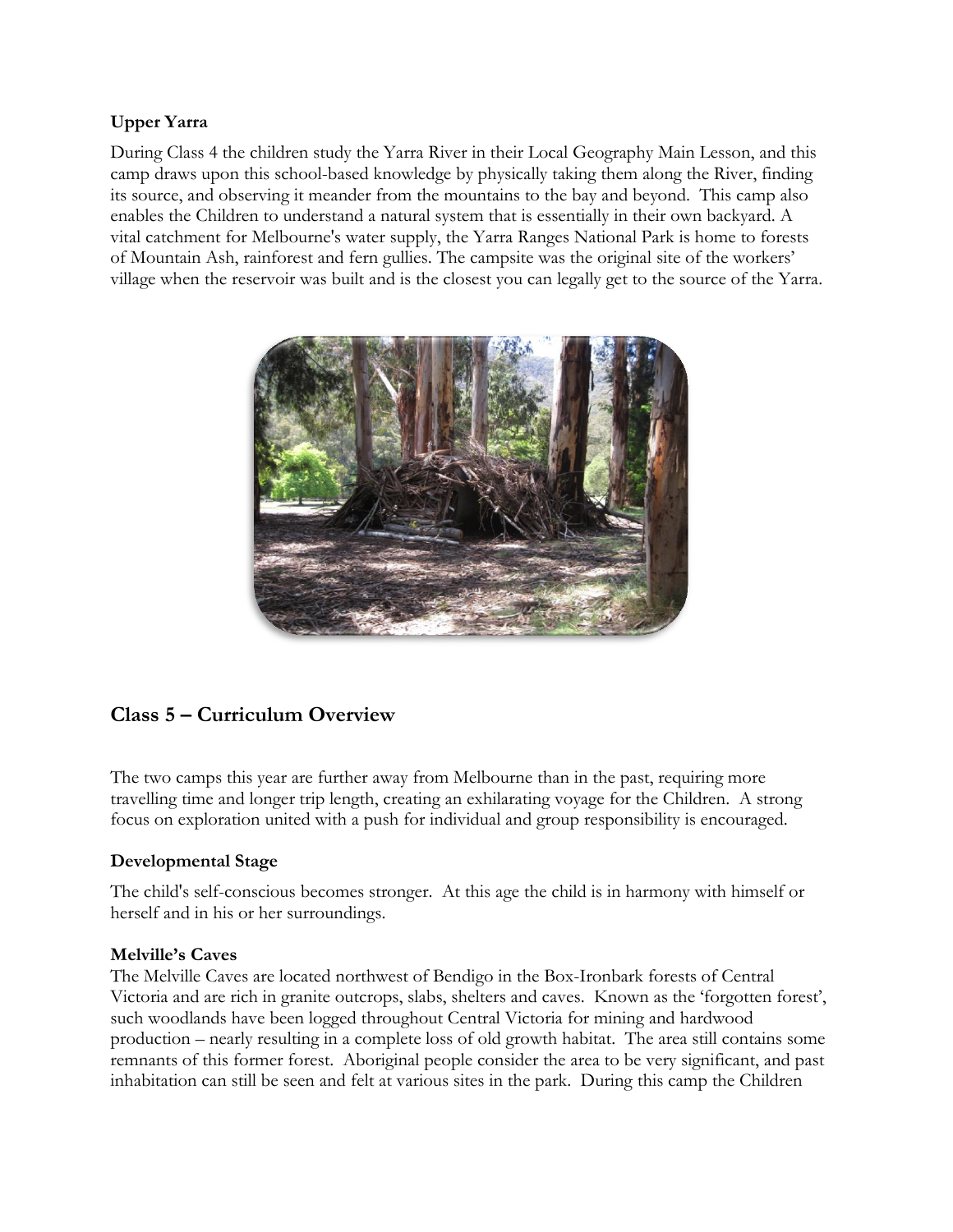gain an experience of Aboriginal and Colonial Australia, as well as gaining some awareness of wind and weather and their relationship with landscape.

#### **Buandik**

Nestled into the most western ridge of the Grampians, Buandik has a real sense of remoteness mixed with spectacular scenery and exploratory sandstone mountains. The Children take day walks exploring different sections of the Victoria Range and have picnic lunches away from the main camp and therefore create mini journeys each time. These initial journeys are an important step in the Child's Outdoor Education as it prepares them for more major expeditions during the High School camps. Buandik offers a real sense of adventure with pockets of Child sized spaces and views of an immense landscape, fantastic for the Child who is beginning to open their eyes and look out into the world. Being immersed in this mystical looking landscape Children tune into the Aboriginal spirit of the place, which is physically evident in cave paintings and ceremonial circles. The camping site provides a secluded space full of surprises for Class 5**.** Children have a real drive for exploration at this age and the world is becoming a place full of challenges and opportunities for observation and discovery.



#### **Class 6 – Curriculum Overview**

The progression in the child's understanding of Outdoor Education is at a stage where they undertake extra responsibility and thus ownership of their experiences as the children begin to organise and cook some of their own food, Both camps aim to continue to broaden the Child's experience of a variety of landscapes and environments and to further the Child's experience and abilities in camping, specifically cooking and self-management. They both also function in tandem with important Main Lessons that the students study during the year.

#### **Central Victoria**

This camp focuses heavily on the Geology Main Lesson that occurs within the classroom and is a more obvious approach to rock than the previous two trips where granite and sandstone were so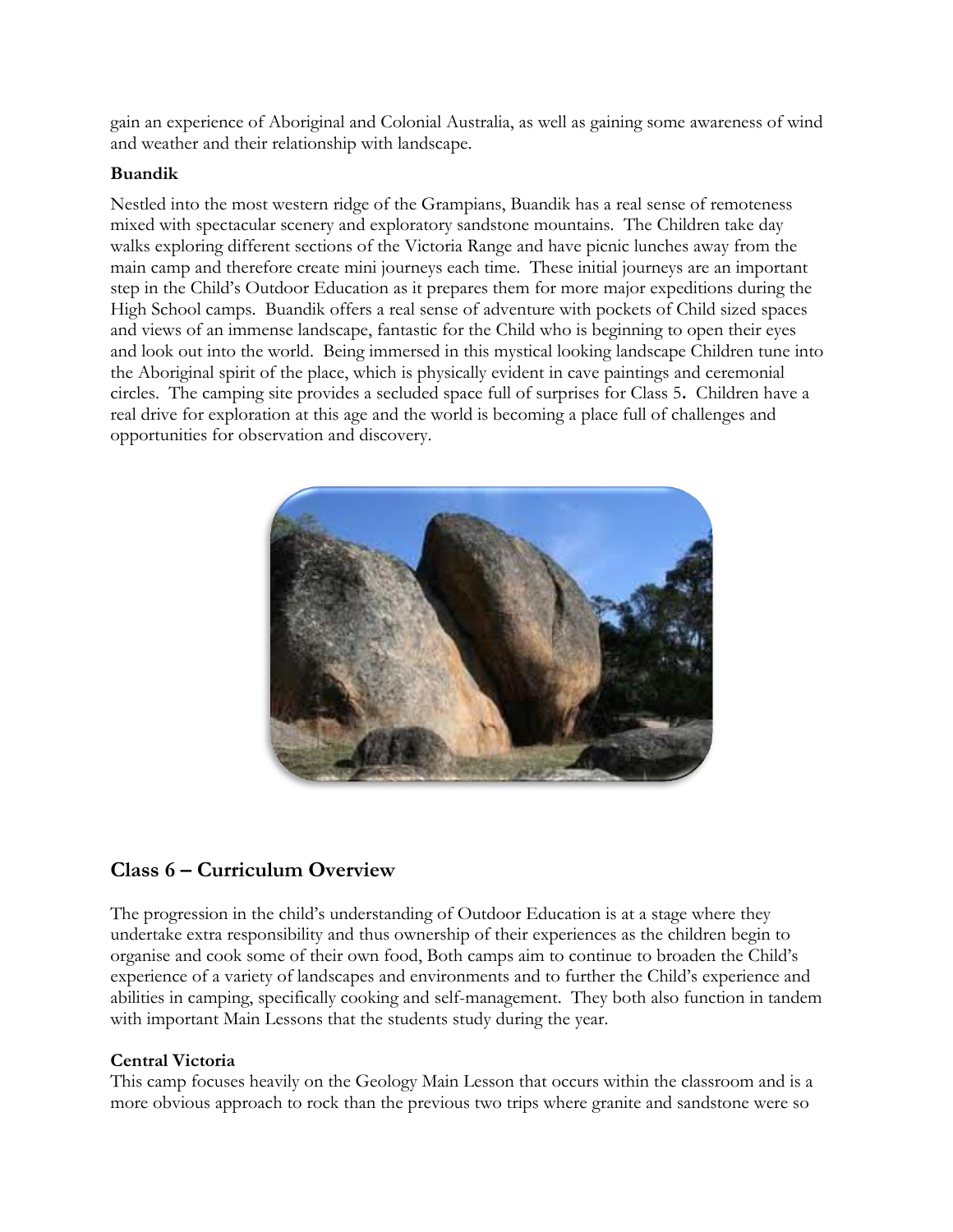prominent. This camp sees the children observing many different forms of rock and enables them to understand how these rocks were formed. Through Geology, the Children study the relationship of the mineral kingdom to the whole of the earth's physical landscape. They look under the earth in more detail and investigate its composition, formation, landforms and its treasures. This main lesson completes the introduction of the animal, plant and mineral kingdoms through the artistic feeling realm, which the Children began in Class 4. These areas are retraced in more scientific terms in Class 9 (Geomorphology). During the week the Children visit a range of geological sites in Central Victoria, which will give them the opportunity to experience and observe firsthand the three types of rocks (igneous, metamorphic and sedimentary), extinct volcanoes and the results of ancient volcanic action. They delve for treasures – gold and crystals; and sleep in the crater of a dormant volcano. The Child is encouraged to experience both a picture of the land underneath the surface and the life of Australia's Gold Rush.



#### **Hattah Lakes**

This desert-based trip exposes the children to the essence of Australia, the spiritual wide-open inland. A true contrast to Melbourne's Abbotsford; the Hattah Lakes have a both mystical and comfortable atmosphere that engages the Children's own inner spirit. The lakes are fed by a flooding Murray River (a rare occurrence these days) and provide an oasis like environment in the midst of Mallee and desert. Towering River Redgums line the lakes and shelter various kangaroo species, birdlife and goannas from a hot desert sun. Once again the Children experience little day journeys to explore the area, but always ensuring a return to camp each afternoon to breathe in the place. The Child gains an experience in a small way what the early explorers and native indigenous Australians may have faced and also gain a real experience of Astronomy to support the Astronomy main lesson.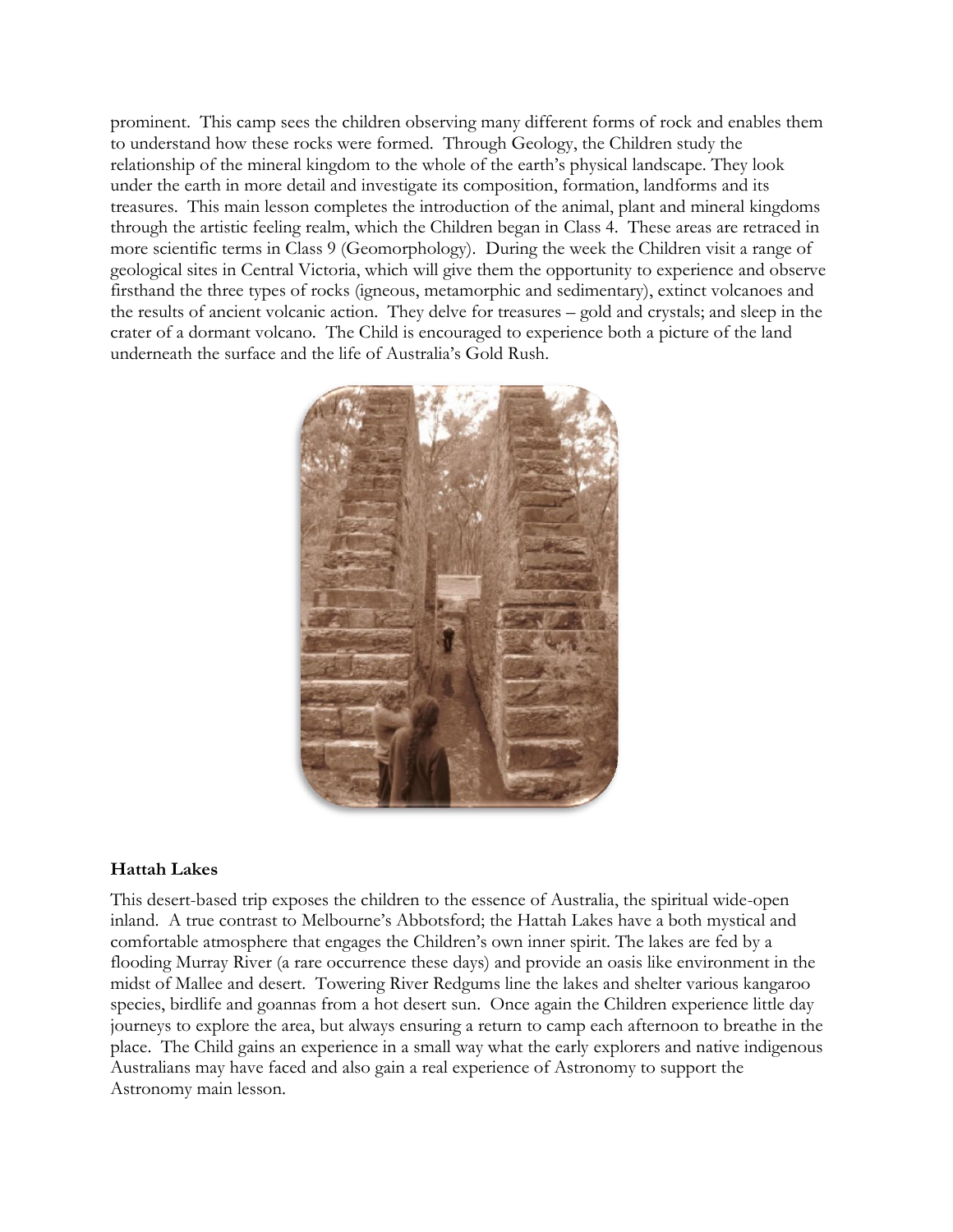# **5. Equipment**

**Please bring: Lunch, water and snacks for the first day. As we are leaving early please pack a substantial morning tea.**

- $\bullet$  1x Daypack
- 1x Shoes/boots suitable for bushwalking (Dry Pair)
- 1x Shoes/Boots/Sandals for exploring rock shelves (Wet Pair) **NO THONGS**
- $\bullet$  1x Rainjacket japara, oilskin or rainbird are good.
- 2x Woollen/Polarfleece Jumpers **(not cotton!)**
- 1x Beanie
- 3x T-shirt **(no singlets!)**
- 2x Tracksuit pants **(no jeans!)**
- $\bullet$  2x Shorts
- $\bullet$  3x Socks
- 4x Underwear
- $\bullet$  1x Swimmers/bathers
- 1 x board shorts & rash shirt
- $\bullet$  1x Towel
- $\bullet$  1x Pyjamas
- 1x Sleeping bag with liner
- $\bullet$  1x Sleeping mat
- 1x Tent with Poles & Pegs
- Bowl/Plate/Utensils
- $\bullet$  Mug/Cup
- Tea towel
- Water Bottles  $-1-2$  litre capacity
- Torch with spare batteries
- Toiletries toothbrush, paste, hairbrush, etc.
- Sunscreen
- Sunhat **WIDE BRIMMED**
- Homemade Biscuits/Slice (with Ingredients)
- Lunch and Snack for first day
- Pencils

#### OPTIONAL

- Special Friend to Sleep With
- Thermals
- Sunglasses
- Scarf
- Book to read
- Blanket

**Please Note:** 

- **No electronic devices such as ipods, MP3 players, games or mobile phones**
- **No lollies, chocolates, etc**
- **No bats, balls**
- **No toys other than sleeping friend**
- **No massive bags please**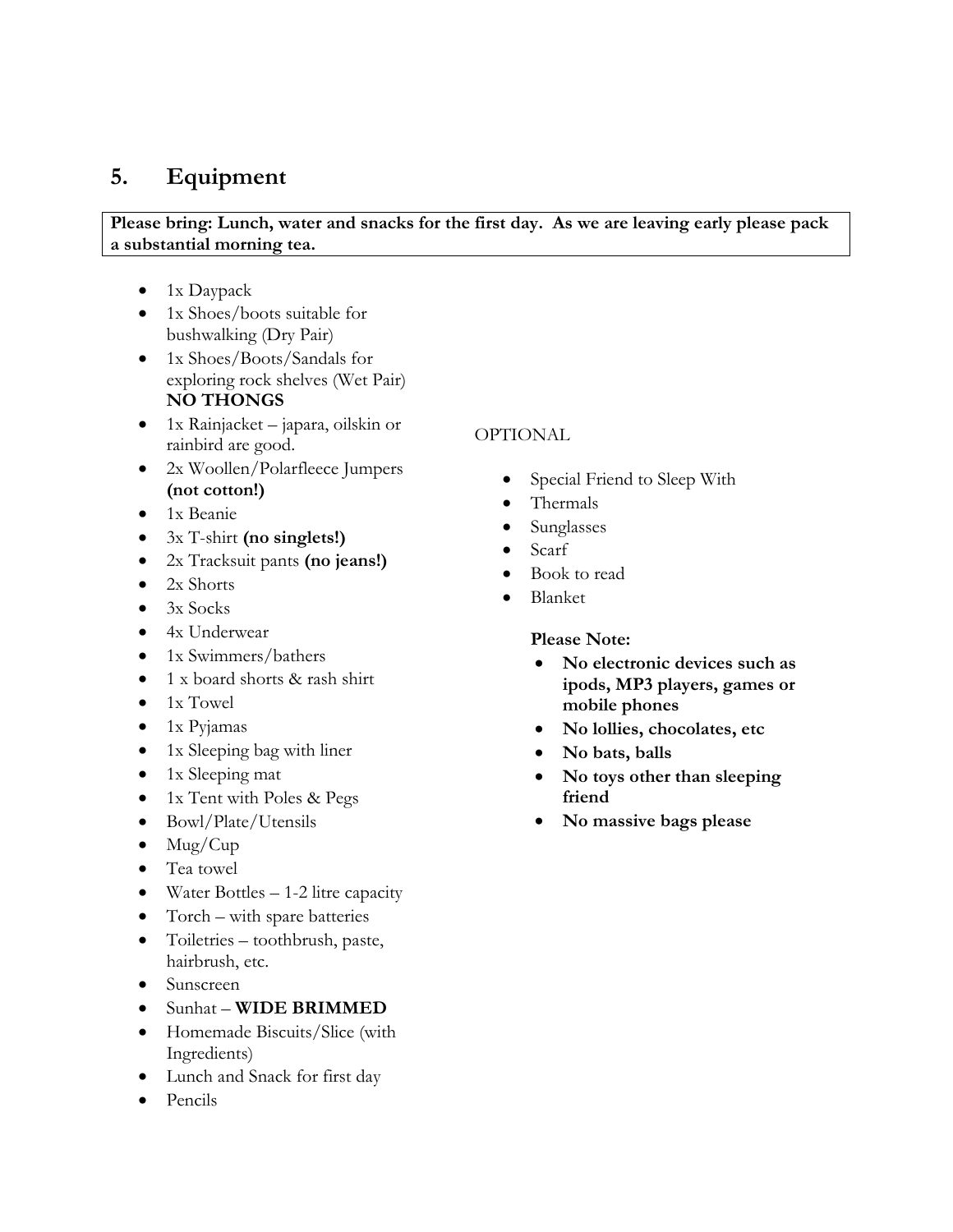# **6. Other Information**

#### **How to support your child**

- **Check** the newsletter for camp dates, these are locked in the year prior and entered on the school calendar. The newsletter updates what is coming up for the next term and beyond. Mark them on your calendar.
- **Ask** your child about notices if you do not receive them. These are generally given out three to four weeks prior to the camp including information about why, where, when and what we are doing as well as equipment lists, medical and consent forms. Make sure you sign and send them in promptly.
- **Attend** parent information nights. This is where the Outdoor Education staff explain the detail of the program and answer any questions you may have.

#### **Attendance**

Attendance at all school camps is compulsory and is deemed to be an **essential** part of the school curriculum. Children need to participate fully in the outdoor education curriculum and are expected to attend every day of a school camp. The social ramifications and missed learning opportunities of arriving late or departing early from an outdoor education camp are could seriously affect both a non-attending student and the rest of their class.

The only exception to this policy is if a child is too sick to attend. A signed doctor's certificate will need to be provided to the school prior to, or during the camp. Non-attending children are expected to be present at school.

Costs for camps are planned as if all students are in attendance and as such no reimbursements are available for non-attending children.

#### **Standard of Behaviour**

Children and their parents will be made aware that acceptable standards of behaviour are expected during outdoor education camps and that disciplinary measures applying to children on camp will be consistent with the school's student code of conduct

#### **Contact information**

| • School Office:                                | $(03)$ 9419 9229 |
|-------------------------------------------------|------------------|
| • Outdoor Education Mobile Phone: $-0429901006$ |                  |

There may be a delay in response time of 24 hours, as the Outdoor Education Mobile Phone is not on constantly. On the last day of camps, staff will contact the school office to update the expected return time. If this time is reasonably consistent with the planned arrival time then parents will not be contacted. If for any reason we are running late, the class phone tree will be enacted to communicate the revised arrival time.

Please contact the school prior to camp if needed and we can assist or give more information